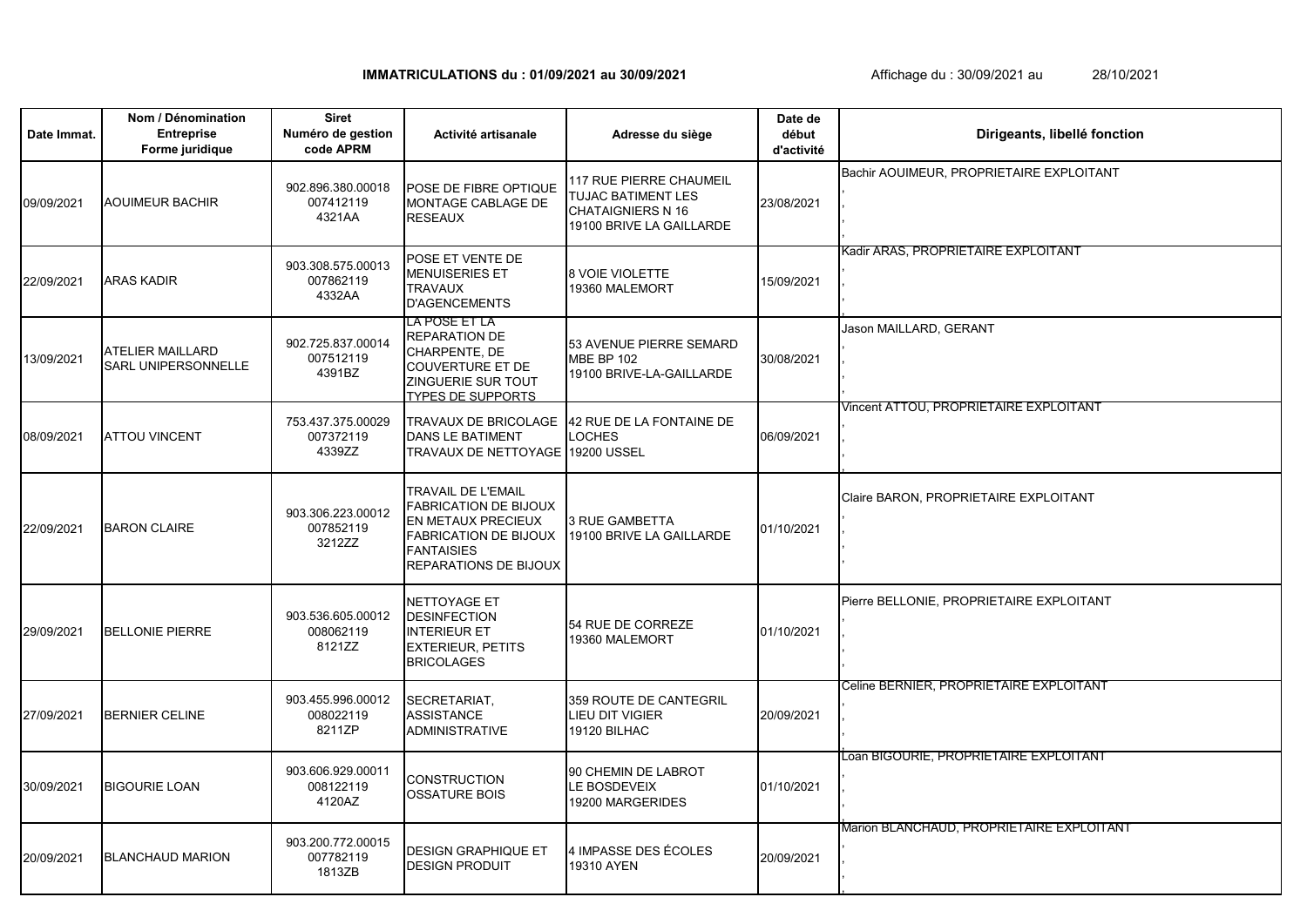| 28/09/2021 | <b>BLANC PIERRE</b>                                    | 418.377.230.00044<br>008032119<br>9529ZF | <b>MAINTENANCE DE</b><br><b>TERMINAUX</b><br><b>D'ENCAISSEMENT</b>                                                                | 44 IMPASSE DES PUYS<br>19190 PALAZINGES                                       | 22/09/2021 | Pierre BLANC, PROPRIETAIRE EXPLOITANT           |
|------------|--------------------------------------------------------|------------------------------------------|-----------------------------------------------------------------------------------------------------------------------------------|-------------------------------------------------------------------------------|------------|-------------------------------------------------|
| 16/09/2021 | <b>BOSREDON JULLNAR</b>                                | 903.155.000.00016<br>007692119<br>8211ZP | <b>ASSISTANCE</b><br><b>ADMINISTRATIVE</b>                                                                                        | 7 AVENUE PRESIDENT<br><b>ROOSEVELT</b><br>19100 BRIVE-LA-GAILLARDE            | 08/09/2021 | Julinar BOSREDON, PROPRIETAIRE EXPLOITANT       |
| 23/09/2021 | <b>BOUILLON AXELLE</b>                                 | 877.692.517.00023<br>007912119<br>8211ZP | TOUS TRAVAUX DE<br>SECRETARIAT ET<br><b>SERVICES</b><br>ADMINSTRATIFS DIVERS                                                      | 2 IMPASSE DES NOISETIERS<br>19100 BRIVE LA GAILLARDE                          | 01/09/2021 | Axelle BOUILLON, PROPRIETAIRE EXPLOITANT        |
| 27/09/2021 | <b>BOUSSEYROUX BRICE</b><br><b>SARL UNIPERSONNELLE</b> | 900.804.071.00018<br>007982119<br>4391BZ | COUVERTURE,<br>ZINGUERIE, CHARPENTE,<br>RAMONAGE, ISOLATION,<br>PETITE MACONNERIE ET<br><b>DESINSECTISATION</b>                   | <b>LES ARIAUX</b><br><b>19460 NAVES</b>                                       | 01/06/2021 | Brice BOUSSEYROUX, GERANT                       |
| 15/09/2021 | <b>BROUSTE DANIEL</b>                                  | 344.890.348.00040<br>007652119<br>4332AA | MENUISERIE POSE ET<br><b>RENOVATION</b><br><b>MENUISERIE INTERIEURE</b>                                                           | 1 COMBE DE BOURNAT<br>19290 SAINT-GERMAIN-<br><b>LAVOLPS</b>                  | 01/09/2021 | Daniel BROUSTE, PROPRIETAIRE EXPLOITANT         |
| 23/09/2021 | <b>BRUCY LENA</b>                                      | 903.359.172.00017<br>007932119<br>3109AZ | <b>TAPISSERIE</b><br><b>D'AMEUBLEMENT</b><br><b>CREATION D'ART ET</b><br><b>DECO RESTAURATION DE</b><br><b>SIEGES</b>             | <b>1 AVENUE MARCEL</b><br><b>JOUHANDEAU</b><br>19360 MALEMORT-SUR-<br>CORRÈZE | 24/09/2021 | Lena BRUCY, PROPRIETAIRE EXPLOITANT             |
| 14/09/2021 | <b>BRUN LOUIS FRANÇOIS</b>                             | 351.665.609.00027<br>007602119<br>9521ZZ | <b>DEPANNAGE TV</b><br>ELECTROMENAGER<br>ANTENNES                                                                                 | 309 AVENUE VICTOR HUGO<br>19110 BORT-LES-ORGUES                               | 01/10/2021 | Louis François BRUN, PROPRIETAIRE EXPLOITANT    |
| 27/09/2021 | <b>BUYUKGOZ BATTAL</b>                                 | 502.943.434.00030<br>007992119<br>4333ZZ | POSE DE CARRELAGE ET<br>DE TOUS TYPES DE<br>REVETEMENTS DE SOLS,<br><b>FAIENCES, CHAPES</b>                                       | 34 RUE LOUIS THOMAS<br>19100 BRIVE LA GAILLARDE                               | 01/10/2021 | <b>Battal BUYUKGOZ, PROPRIETAIRE EXPLOITANT</b> |
| 20/09/2021 | <b>CAMBIER AURELIE</b>                                 | 903.215.358.00016<br>007762119<br>8121ZZ | <b>SERVICES A LA</b><br>PERSONNE TRAVAUX<br><b>MENAGERS</b>                                                                       | 11 LES POUGES<br>19270 SADROC                                                 | 05/10/2021 | Aurelie CAMBIER, PROPRIETAIRE EXPLOITANT        |
| 07/09/2021 | <b>CAZAUBON MARIE</b>                                  | 799.150.198.00031<br>007342119<br>1399ZB | <b>BRODERIE D'ART,</b><br><b>CREATION DE BRODERIES BASTEYROUX</b><br>ET DE DIAGRAMMES,<br><b>FABRICATION DE</b><br><b>BOUGIES</b> | LE<br>19400 ARGENTAT                                                          | 14/07/2021 | Marie CAZAUBON, PROPRIETAIRE EXPLOITANT         |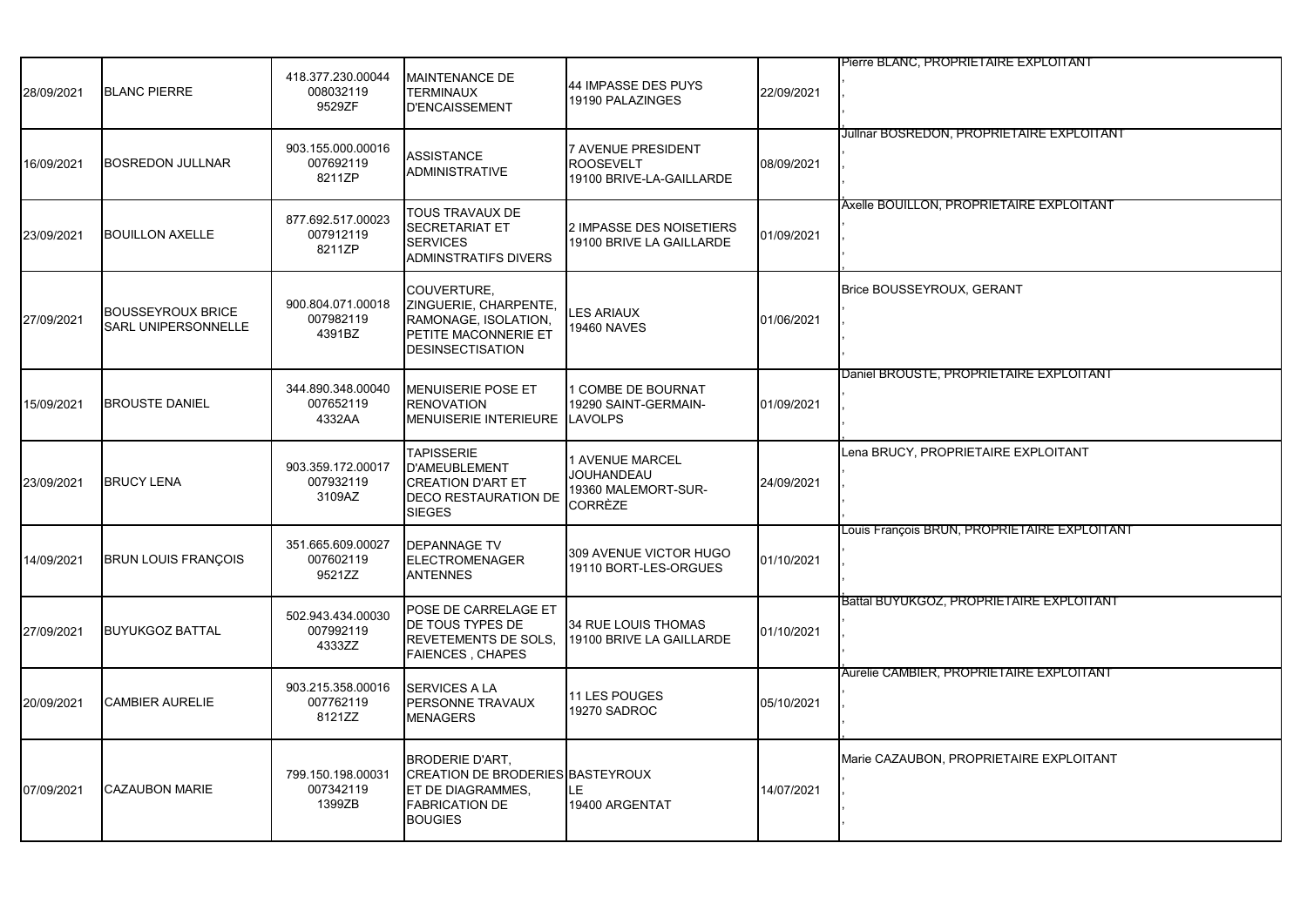|            |                                                       |                                          |                                                                                                                                                        |                                                                                            |            | Volkan CELIKKAYA, PROPRIETAIRE EXPLOITANT                      |
|------------|-------------------------------------------------------|------------------------------------------|--------------------------------------------------------------------------------------------------------------------------------------------------------|--------------------------------------------------------------------------------------------|------------|----------------------------------------------------------------|
| 23/09/2021 | CELIKKAYA VOLKAN                                      | 801.402.793.00021<br>007922119<br>4333ZZ | POSE DE REVETEMENTS<br>DE SOLS ET MURS                                                                                                                 | 76 CHEMIN DES HIRONDELLES<br><b>LA GAUTHERIE</b><br>19360 DAMPNIAT                         | 15/09/2021 |                                                                |
| 16/09/2021 | <b>CHAMBON CAMILLE</b>                                | 498.525.955.00072<br>007682119<br>5610CQ | <b>FABRICATION DE PLATS A</b><br><b>EMPORTER, ENTRETIEN</b><br>DE MAISONS,<br><b>DEPANNAGE</b><br>ELECTRIQUE, PETITS<br><b>BRICOLAGES</b>              | 88 CHEMIN DU LAC NOIR<br>LA CHASSAGNE<br>19600 SAINT CERNIN DE<br><b>LARCHE</b>            | 07/06/2021 | Camille CHAMBON, PROPRIETAIRE EXPLOITANT                       |
| 23/09/2021 | CHANTALAT LUCAS                                       | 903.357.549.00018<br>007902119<br>4332BB | <b>TRAVAIL DES METAUX</b>                                                                                                                              | 460 RUE DE CHEZ COURTOT<br>19310 SAINTROBERT                                               | 16/08/2021 | Lucas CHANTALAT, PROPRIETAIRE EXPLOITANT                       |
| 22/09/2021 | ICHAUSSON CHRISTIAN                                   | 478.676.802.00034<br>007812119<br>4339ZZ | <b>INTERVENTIONS</b><br><b>TECHNIQUES ET</b><br><b>DEPANNAGES SUR</b><br><b>MACHINES ET</b><br><b>EQUIPEMENTS DANS LE</b><br><b>SECTEUR INDUSTRIEL</b> | ROUTE DE LA CHABANNE<br>LE PEUCH<br>19150 LAGUENNE SUR<br><b>AVALOUZE</b>                  | 01/10/2021 | Christian CHAUSSON, PROPRIETAIRE EXPLOITANT                    |
| 22/09/2021 | <b>CHEURE AURELIE</b>                                 | 903.040.418.00019<br>007832119<br>3213ZZ | <b>CREATION FABRICATION</b><br>ET VENTE DE BIJOUX DE<br>LITHOTHERAPIE ET DE<br><b>SYNERGIE D'HUILES</b><br><b>ESSENTIELLES</b>                         | <b>ALLEE DES PEUPLIERS</b><br>BAT <sub>2</sub><br>19270 SAINTE FEREOLE                     | 30/09/2021 | Aurelie CHEURE, PROPRIETAIRE EXPLOITANT                        |
| 15/09/2021 | <b>COLOMBET ALEXANDRE</b>                             | 903.109.429.00014<br>007622119<br>4722ZA | PRESTATIONS DE<br>PETIT BRICOLAGE<br><b>DEMOLITION</b>                                                                                                 | SERVICES EN BOUCHERIE <sup>1</sup> 70 AVENUE HENRI QUEUILLE<br>19100 BRIVE LA GAILLARDE    | 15/09/2021 | Alexandre COLOMBET, PROPRIETAIRE EXPLOITANT                    |
| 20/09/2021 | CONCEPT AUTO<br><b>SARL UNIPERSONNELLE</b>            | 903.117.869.00011<br>007752119<br>4520AB | ENTRETIEN, DEPANNAGE,<br>REPARATION,<br>MECANIQUE GENERALE<br>DE TOUS VEHICULES ET<br><b>REPARATION DE</b><br><b>PNEUMATIQUES</b>                      | 17 BOULEVARD HENRI DE<br><b>JOUVENEL</b><br>ENGINS DE LOCOMOTION, 19100 BRIVE LA GAILLARDE | 17/09/2021 | Adrien VILELA, GERANT                                          |
| 21/09/2021 | <b>C.T LACHAUD</b><br><b>SARL UNIPERSONNELLE</b>      | 902.618.198.00011<br>007792119<br>7120AZ | <b>EXPLOITATION D UN</b><br>CENTRE DE CONTRÔLE<br><b>TECHNIQUE AUTOMOBILE</b>                                                                          | 52 ZONE D'ACTIVITÉ DE<br>L'ANGLE<br>19370 CHAMBERET                                        | 27/08/2021 | Remi LACHAUD, GERANT                                           |
| 01/09/2021 | DANALPAVA<br>SOCIETE PAR ACTIONS<br><b>SIMPLIFIEE</b> | 902.183.276.00010<br>007222119<br>5610CQ | <b>PLATS CUISINES A</b><br><b>EMPORTER</b>                                                                                                             | RUE DES MENUISIERS<br>LE BOURG<br>19200 AIX                                                | 01/09/2021 | Monique RENOUX, PRESIDENT<br>Yannick BESSON, DIRECTEUR GENERAL |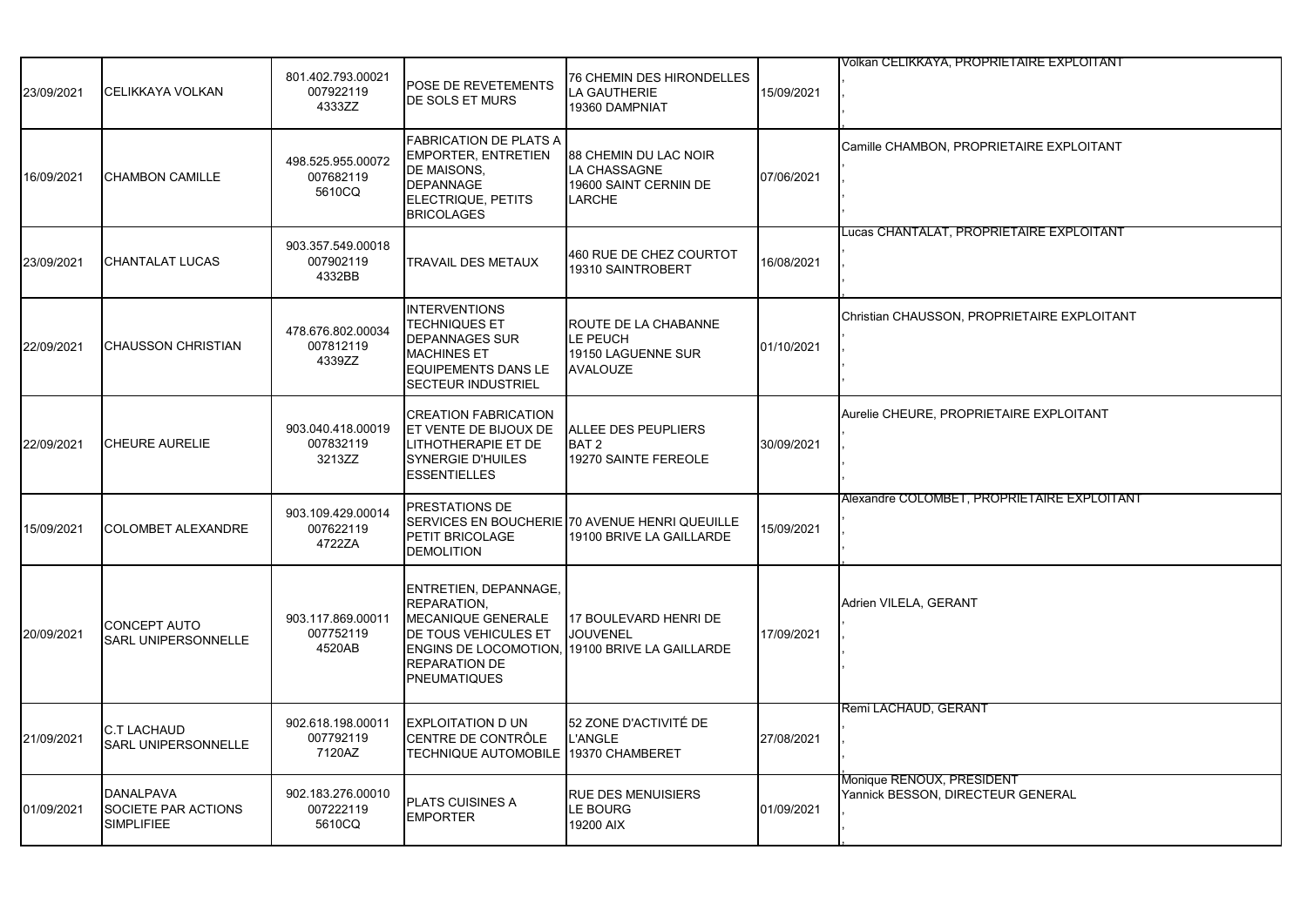| 13/09/2021 | <b>DAYDE ROMAN</b>                                                      | 903.010.320.00013<br>007502119<br>4339ZZ | PETIT BRICOLAGE                                                                                                                                                                            | 2 PLACE MARIE HUGO<br><b>19460 NAVES</b>              | 13/09/2021 | Roman DAYDE, PROPRIETAIRE EXPLOITANT                |
|------------|-------------------------------------------------------------------------|------------------------------------------|--------------------------------------------------------------------------------------------------------------------------------------------------------------------------------------------|-------------------------------------------------------|------------|-----------------------------------------------------|
| 06/09/2021 | DELALANDE QUENTIN                                                       | 902.753.052.00015<br>007322119<br>4334ZC | <b>PLATRERIE PEINTURE</b><br>POSE DE REVETEMENTS<br>DE SOLS                                                                                                                                | 3 RUE DES ECOLES<br>19700 SAINT CLEMENT               | 01/07/2021 | Quentin DELALANDE, PROPRIETAIRE EXPLOITANT          |
| 22/09/2021 | DELDOULI NAJAT                                                          | 903.297.513.00017<br>007822119<br>8211ZP | <b>SECRETARIAT</b><br><b>INDEPENDANT</b>                                                                                                                                                   | 3 RUE DE PRONY<br>19100 BRIVE LA GAILLARDE            | 01/10/2021 | Najat DELDOULI, PROPRIETAIRE EXPLOITANT             |
| 10/09/2021 | <b>DESCAT JASON</b>                                                     | 902.924.893.00016<br>007462119<br>4334ZC | PEINTURE INTERIEURE ET 17 RUE SAINT EXUPERY<br><b>EXTERIEURE</b>                                                                                                                           | 19000 TULLE                                           | 08/09/2021 | Jason DESCAT, PROPRIETAIRE EXPLOITANT               |
| 30/09/2021 | <b>ECO FLUIDES</b><br><b>SOCIETE A</b><br><b>RESPONSABILITE LIMITEE</b> | 902.032.622.00018<br>008082119<br>4322AZ | TOUS TRAVAUX DE<br>PLOMBERIE, CHAUFFAGE.<br>FOURNITURE ET POSE DE<br><b>PANNEAUX SOLAIRES</b><br>THERMIQUES, DE POSE<br>DE CLIMATISATION, DE<br>CHAUFFE-EAU SOLAIRE<br>ET POMPES À CHALEUR | LA MONTADE<br>10 Z.A<br>19470 LE LONZAC               | 30/07/2021 | Isaac YOUNG, GERANT<br>Jacob YOUNG, GERANT          |
| 30/09/2021 | <b>ESTRADE THIERRY</b>                                                  | 903.596.062.00013<br>008102119<br>4722ZB | <b>BOUCHERIE</b><br><b>CHARCUTERIE</b><br>PRESTATAIRE DE<br>SERVICE AU DOMICILE<br><b>DES CLIENTS</b><br>(PARTICULIERS ET<br>PROFESSIONNELS) HORS<br>ABATTAGE                              | LA CHABANNE<br>19150 LAGUENNE SUR<br><b>AVALOUZE</b>  | 01/10/2021 | Thierry ESTRADE, PROPRIETAIRE EXPLOITANT            |
| 30/09/2021 | <b>EVRARD ALEXA</b>                                                     | 802.097.584.00030<br>008112119<br>3213ZZ | <b>FABRICATION CREATION</b><br><b>ET VENTE DE BIJOUX</b><br><b>FANTAISIES ET D'OBJETS</b><br>DE DECORATIONS (PAR<br><b>INTERNET ET A TITRE</b><br>AMBULANT)                                | <b>6 RUE FONTAINE ST PIERRE</b><br><b>19000 TULLE</b> | 01/10/2021 | Alexa EVRARD, PROPRIETAIRE EXPLOITANT               |
| 24/09/2021 | <b>FREDON GAUTHIER</b><br>CHRISTELLE                                    | 531.852.069.00040<br>007972119<br>1629ZA | <b>CREATION D'OBJETS DE</b><br><b>DECORATION</b>                                                                                                                                           | 17 RUE DE JUILLAC<br>19130 SAINT-CYR-LA-ROCHE         | 01/10/2021 | Christelle FREDON GAUTHIER, PROPRIETAIRE EXPLOITANT |
| 10/09/2021 | <b>GAMBARINI MONIQUE</b>                                                | 902.933.860.00014<br>007472119<br>1392ZC | <b>FABRICATION D'ARTICLE</b><br>POUR LE LOISIR CREATIF<br>A BASE DE TEXTILE<br><b>COUPE ASSEMBLAGE DE</b><br>TEXTILE                                                                       | 21 RUE BLANCHE SELVA<br>19100 BRIVE-LA-GAILLARDE      | 13/09/2021 | Monique GAMBARINI, PROPRIETAIRE EXPLOITANT          |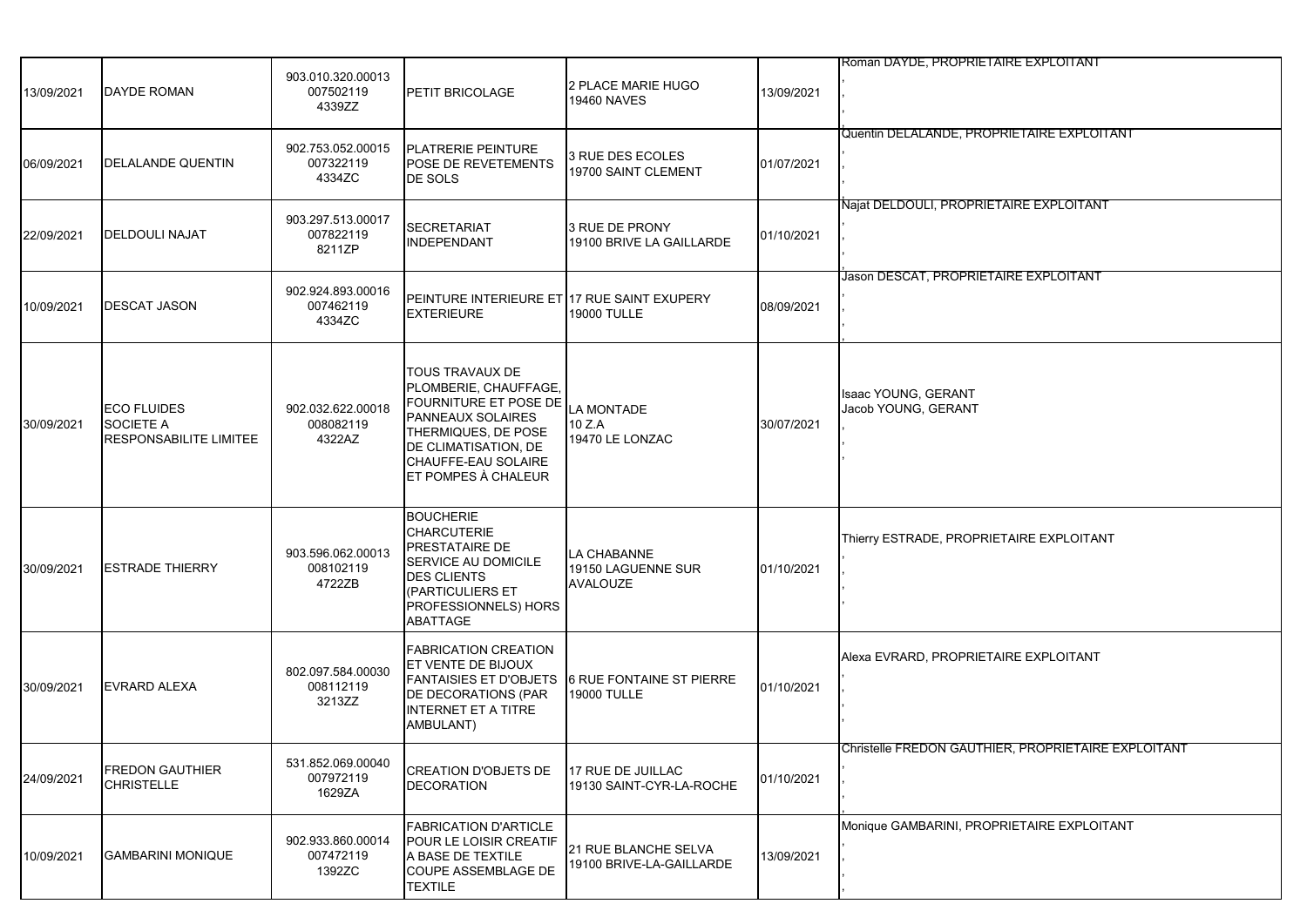| 06/09/2021 | <b>GASPAROUX MARION</b>                                  | 853.157.329.00014<br>007292119<br>9602BA | SOINS DE BEAUTE<br><b>ESTHETIQUE</b>                                                                                                                                                                                                                                                                                                                                                                                                                                    | 4 AVENUE DE LA GARE<br>19130 VIGNOLS                            | 30/09/2021 | Marion GASPAROUX, PROPRIETAIRE EXPLOITANT |
|------------|----------------------------------------------------------|------------------------------------------|-------------------------------------------------------------------------------------------------------------------------------------------------------------------------------------------------------------------------------------------------------------------------------------------------------------------------------------------------------------------------------------------------------------------------------------------------------------------------|-----------------------------------------------------------------|------------|-------------------------------------------|
| 10/09/2021 | <b>GNC MACONNERIE</b><br><b>SAS A ASSOCIE UNIQUE</b>     | 901.922.518.00013<br>007432119<br>4399CZ | <b>TOUS TRAVAUX DE</b><br>MACONNERIE GENERALE,<br>DE CONSTRUCTION OU<br><b>RENOVATION, TOUS</b><br>TRAVAUX DE<br><b>MACONNERIE</b><br>TRADITIONNELLE,<br>TERRASSEMENT,<br><b>CREATION DE PISCINES,</b><br><b>COUVERTURE ET</b><br>POMPAGE DE BETON<br>POUR LES ACCES<br>DIFFICILES, TOUS<br>TRAVAUX DE FONDATION<br>ET RACCORDEMENT,<br><b>REAUSTION DE CHAPES</b><br>ET D'ENDUITS,<br>D'ISOLATION, DE<br>PLAQUISTERIE, TOUS<br><b>TRAVAUX DE</b><br>CARRELAGE, DALLAGE | 1 IMPASSE DU PUY DE<br><b>GRAMMONT</b><br>19200 USSEL           | 28/07/2021 | Cemil GENCALI, PRESIDENT                  |
| 24/09/2021 | <b>GREEN THOMAS</b>                                      | 840.607.667.00036<br>007952119<br>4339ZZ | PETITS TRAVAUX DE<br><b>BRICOLAGE HORS</b><br>TRAVAUX SOUMIS A<br><b>REGLEMENTATION</b><br><b>ASSEMBLAGE DE</b><br><b>LUMINAIRES</b>                                                                                                                                                                                                                                                                                                                                    | 18 ROUTE DU MONT GARGAN<br>19370 CHAMBERET                      | 01/07/2021 | Thomas GREEN, PROPRIETAIRE EXPLOITANT     |
| 16/09/2021 | <b>HAGANI MOSTEFA</b>                                    | 813.896.982.00036<br>007672119<br>4322AZ | <b>PLOMBERIE</b>                                                                                                                                                                                                                                                                                                                                                                                                                                                        | 8 RUE DES FRERES<br><b>GONCOURT</b><br>19100 BRIVE-LA-GAILLARDE | 15/09/2021 | Mostefa HAGANI, PROPRIETAIRE EXPLOITANT   |
| 10/09/2021 | <b>HAJES</b><br>SOCIETE PAR ACTIONS<br><b>SIMPLIFIEE</b> | 902.762.103.00015<br>007452119<br>4520AA | LAVAGE DE VEHICULES                                                                                                                                                                                                                                                                                                                                                                                                                                                     | 1 RUE DES HORTS<br>19320 MARCILLAC LA<br><b>CROISILLE</b>       | 01/10/2021 | Jeffrey BLOWERS, PRESIDENT                |
| 02/09/2021 | <b>HALLYNCK YOURI</b>                                    | 902.693.134.00014<br>007232119<br>4339ZZ | PETITS BRICOLAGES DIT<br>HOMME TOUTES MAINS                                                                                                                                                                                                                                                                                                                                                                                                                             | 26 IMPASSE NOTRE DAME<br>19500 MEYSSAC                          | 09/08/2021 | Youri HALLYNCK, PROPRIETAIRE EXPLOITANT   |
| 27/09/2021 | <b>HIPOLITO SYLVAIN</b>                                  | 903.495.786.00019<br>008002119<br>4520AB | <b>ENTRETIEN REPARATION</b><br><b>AUTOMOBILE</b>                                                                                                                                                                                                                                                                                                                                                                                                                        | 10 RUE JULES BOUCHET<br>19100 BRIVE LA GAILLARDE                | 20/09/2021 | Sylvain HIPOLITO, PROPRIETAIRE EXPLOITANT |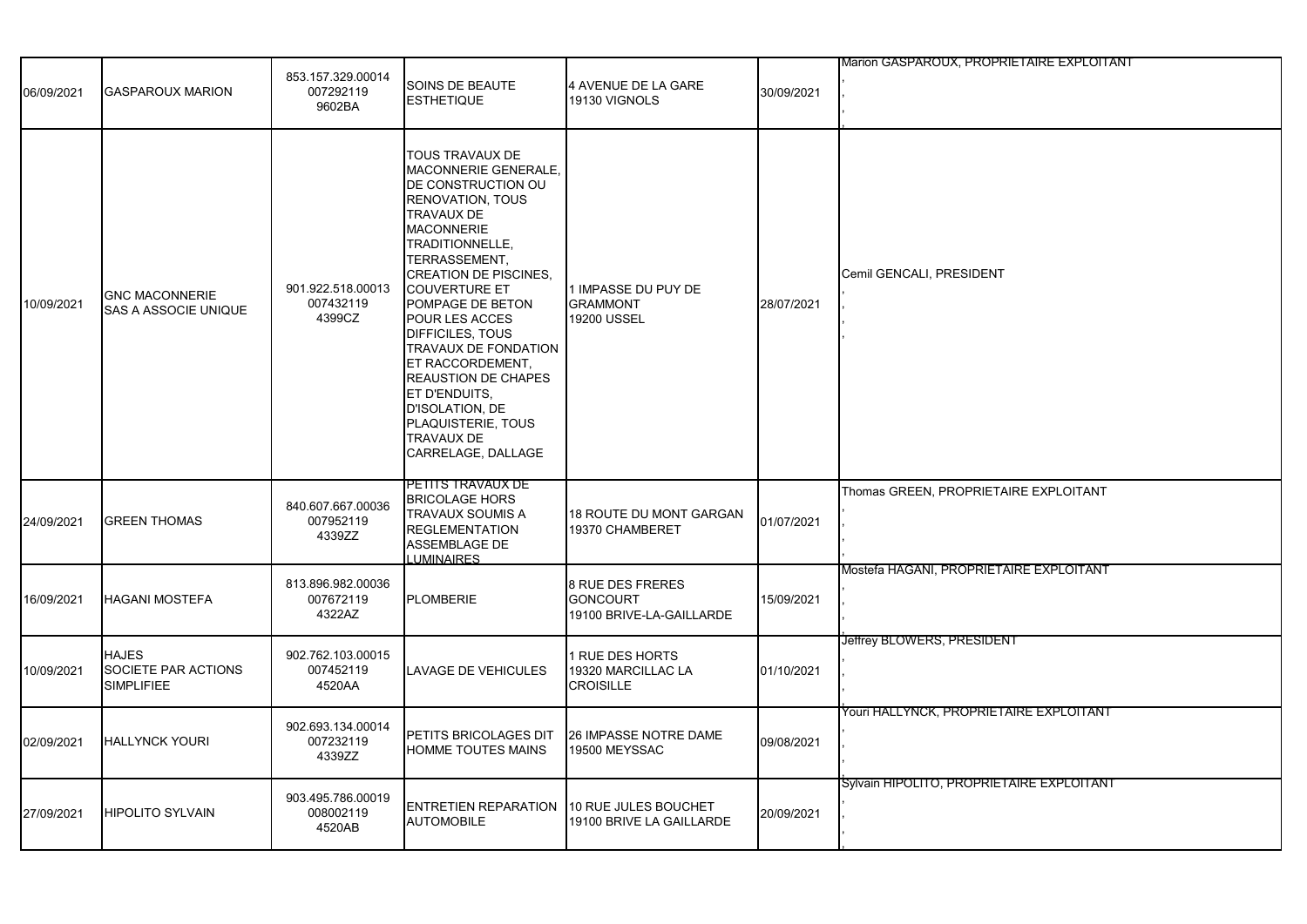| 13/09/2021 | <b>HOARAU THOMAS</b>                                                       | 902.987.502.00017<br>007562119<br>4339ZZ | <b>BRICOLAGE</b>                                                                                                                                                                                                                                            | <b>14 RUE FAUBOURG DES</b><br>FRÈRES NOILHETAS<br><b>APT 301</b><br>19140 UZERCHE | 01/09/2021 | Thomas HOARAU, PROPRIETAIRE EXPLOITANT       |
|------------|----------------------------------------------------------------------------|------------------------------------------|-------------------------------------------------------------------------------------------------------------------------------------------------------------------------------------------------------------------------------------------------------------|-----------------------------------------------------------------------------------|------------|----------------------------------------------|
| 02/09/2021 | <b>JACQUET MATHILDE</b>                                                    | 902.676.352.00013<br>007242119<br>9602BB | <b>ESTHETICIENNE A</b><br><b>DOMICILE</b>                                                                                                                                                                                                                   | 13 MALEZE<br>19320 MARCILLAC LA<br><b>CROISILLE</b>                               | 13/09/2021 | Mathilde JACQUET, PROPRIETAIRE EXPLOITANT    |
| 30/09/2021 | <b>KHAMMOUCH MENA</b>                                                      | 903.589.596.00019<br>008132119<br>1392ZA | <b>COUTURE</b><br><b>D'AMEUBLEMENT</b><br><b>REFECTION DE SIEGES</b><br><b>FABRICATION DE</b><br><b>CREATIONS EN TISSUS</b>                                                                                                                                 | 34 RUE DES PEUPLIERS<br>19000 TULLE                                               | 15/10/2021 | Mena KHAMMOUCH, PROPRIETAIRE EXPLOITANT      |
| 16/09/2021 | <b>LABROUSSE SERVICES</b><br>SOCIETE PAR ACTIONS<br><b>SIMPLIFIEE</b>      | 431.895.309.00018<br>007702119<br>2920ZA | <b>FABRICATION DE</b><br>CARROSSERIES,<br>REMORQUES, SEMI<br>REMORQUES,<br>CONTAINERS,<br>AMENAGEMENT DE<br><b>VEHICULES</b><br><b>AUTOMOBILES,</b><br>REMORQUES, SEMI<br>REMORQUES,<br>CARAVANES, UTILITAIRES,<br><b>REPARATION</b><br><b>CARROSSERIES</b> | 30 B AVENUE RAYMOND<br><b>POINCARE</b><br>19130 OBJAT                             | 11/03/2021 | Daniel LABROUSSE, PRESIDENT                  |
| 15/09/2021 | <b>LACOMBE HENRI</b>                                                       | 903.070.142.00018<br>007642119<br>4391BZ | <b>REPARATIONS DE</b><br><b>TOITURES</b>                                                                                                                                                                                                                    | <b>FOUGERES</b><br>19560 SAINT-HILAIRE-PEYROUX                                    | 01/09/2021 | Henri LACOMBE, PROPRIETAIRE EXPLOITANT       |
| 06/09/2021 | LA MIE DO RE<br>SOCIETE PAR ACTIONS<br><b>SIMPLIFIEE</b>                   | 814.411.203.00023<br>007302119<br>1071CB | <b>BOULANGERIE</b><br>PATISSERIE CONFISERIE<br><b>VENTE DE GLACES</b><br><b>DEPOT DE PAINS</b><br><b>TRAITEUR VENTE A</b><br><b>EMPORTER</b>                                                                                                                | 62 AVENUE DU SALAVERT<br>MOULIN DE BOUYRE<br>19270 DONZENAC                       | 26/02/2021 | Nathalie RANCE, PRESIDENT                    |
| 17/09/2021 | L'ATELIER DE MANON<br><b>SARL UNIPERSONNELLE</b>                           | 903.111.839.00010<br>007732119<br>9602AA | <b>EXPLOITATION D'UN</b><br><b>SALON DE COIFFURE</b><br><b>HOMMES ET FEMMES</b>                                                                                                                                                                             | <b>19 RUE PRINCIPALE</b><br>19410 PERPEZAC LE NOIR                                | 01/09/2021 | Manon CEYROLLES, GERANT                      |
| 16/09/2021 | <b>L'ATELIER DES 3</b><br><b>DEMOISELLES</b><br><b>SARL UNIPERSONNELLE</b> | 903.022.861.00012<br>007662119<br>9529ZC | RETOUCHES CREATIONS<br><b>SUR MESURES</b>                                                                                                                                                                                                                   | 2 RUE DU PRESBYTERE<br>19600 SAINT CERNIN DE<br>LARCHE                            | 08/09/2021 | Alison LUTSEN, GERANT                        |
| 03/09/2021 | <b>MAESTRACCI VIRGINIE</b>                                                 | 793.024.456.00030<br>007262119<br>9602AA | <b>COIFFURE MIXTE EN</b><br><b>SALON ET AU DOMICILE</b><br><b>DES CLIENTS</b>                                                                                                                                                                               | 9 ROUTE DE SEILHAC<br><b>LACHAMP</b><br>19330 SAINT GERMAIN LES<br><b>VERGNES</b> | 01/10/2021 | Virginie MAESTRACCI, PROPRIETAIRE EXPLOITANT |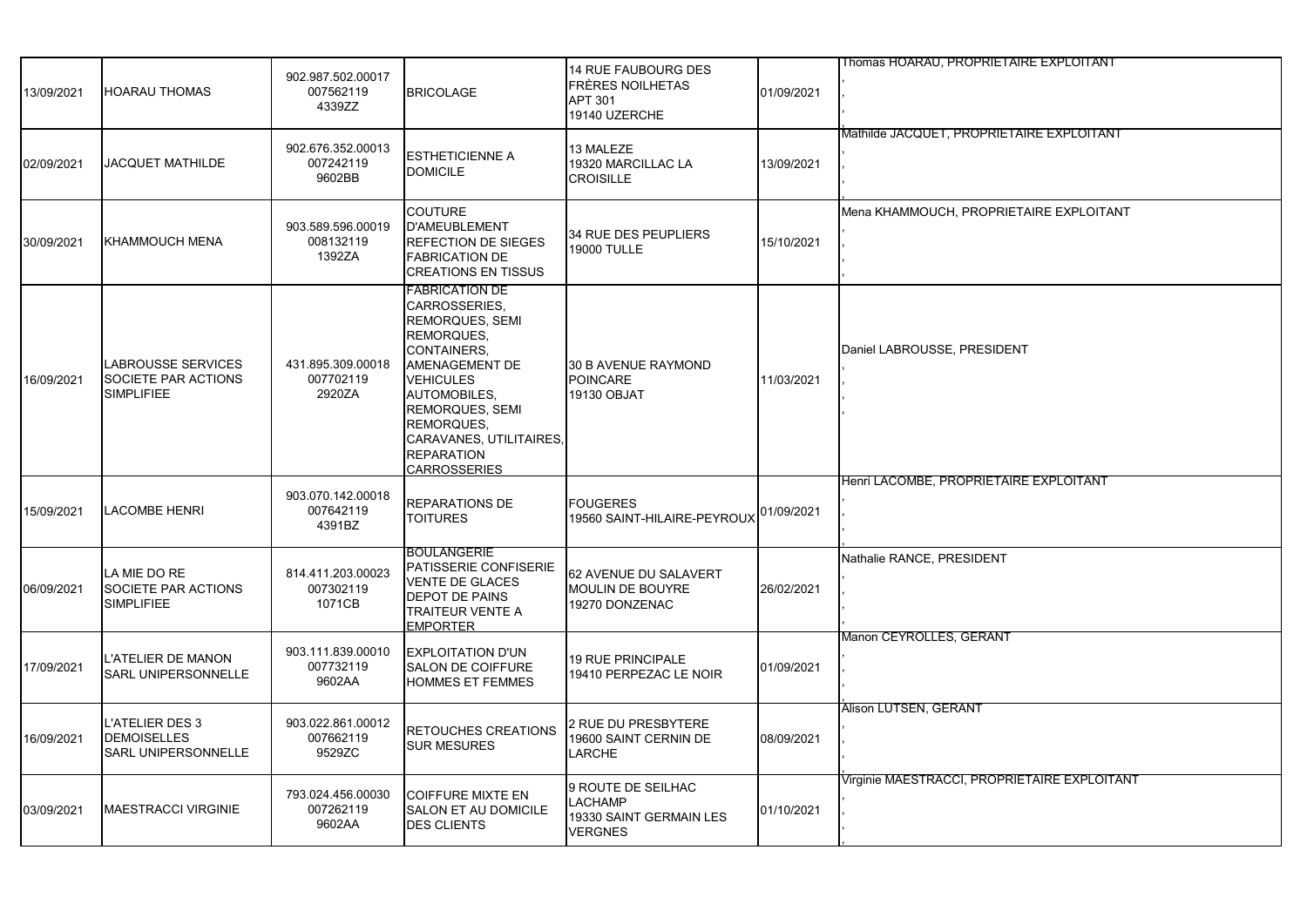| 17/09/2021 | <b>MANTELET FABIEN</b>                                                | 850.449.240.00025<br>007712119<br>4321AB | <b>ELECTRICITE</b>                                                                                                                                                   | <b>AURIAT</b><br>19380 NEUVILLE                      | 13/09/2021 | <b>Fabien MANTELET, PROPRIETAIRE EXPLOITANT</b>   |
|------------|-----------------------------------------------------------------------|------------------------------------------|----------------------------------------------------------------------------------------------------------------------------------------------------------------------|------------------------------------------------------|------------|---------------------------------------------------|
| 10/09/2021 | <b>MARCOLINE</b><br><b>SOCIETE A</b><br><b>RESPONSABILITE LIMITEE</b> | 901.207.324.00012<br>007422119<br>1071CB | <b>BOULANGERIE</b><br>PATISSERIE SALON DE<br>THE                                                                                                                     | 145 AVENUE 11 NOVEMBRE<br>1918<br>19360 COSNAC       | 07/07/2021 | Marc SCINOCCA, GERANT<br>Gwendoline BADIN, GERANT |
| 24/09/2021 | <b>MARGRIS JACKY</b>                                                  | 903.397.446.00019<br>007942119<br>4334ZC | PEINTURE POSE DE<br><b>PLAQUES DE PLATRE</b><br><b>RENOVATION DE</b><br><b>MEUBLES</b>                                                                               | <b>93 B RUE PRINCIPALE</b><br>19410 PERPEZAC LE NOIR | 10/09/2021 | Jacky MARGRIS, PROPRIETAIRE EXPLOITANT            |
| 03/09/2021 | <b>MARLENE CREATION</b><br><b>SAS A ASSOCIE UNIQUE</b>                | 901.807.362.00016<br>007252119<br>1629ZA | CREATION, FABRICATION,<br>TRANSFORMATION.<br>PERSONNALISATION D'<br><b>OBJETS DECORATIFS.</b><br><b>INFORMATIFS, SUPPORT</b><br>DE COMMUNICATION,<br>CADEAUX, BIJOUX | 33 ROUTE DE SEIGNE<br>19000 TULLE                    | 23/07/2021 | Marlene ESTRADE, PRESIDENT                        |
| 08/09/2021 | <b>MARQUES FREDERIC</b>                                               | 490.328.747.00020<br>007352119<br>4332AA | POSE DE MENUISERIES<br>POSE DE PARQUETS ET<br><b>TERRASSES EN BOIS</b>                                                                                               | 76 RUE DES SALES<br>19190 LE CHASTANG                | 01/08/2021 | Frederic MARQUES, PROPRIETAIRE EXPLOITANT         |
| 09/09/2021 | <b>MAUDUIT SERGE</b>                                                  | 401.354.634.00032<br>007392119<br>4321AB | <b>ELECTRICITE GENERALE</b><br>PETITE MAÇONNERIE ET<br>PEINTURE                                                                                                      | 8 CHEMIN DE SAINT THOMAS<br>19160 NEUVIC             | 01/09/2021 | Serge MAUDUIT, PROPRIETAIRE EXPLOITANT            |
| 22/09/2021 | <b>MAUGEIN CHRISTOPHE</b>                                             | 518.877.774.00019<br>007842119<br>4520AA | LAVAGE NETTOYAGE DE<br>VEHICULES (SEDENTAIRE 12 COTE DU MONTEIL<br><b>ET AU DOMICILE DES</b><br>CLIENTS)                                                             | 19000 TULLE                                          | 01/10/2021 | Christophe MAUGEIN, PROPRIETAIRE EXPLOITANT       |
| 06/09/2021 | <b>MERAT ELODIE</b>                                                   | 902.767.268.00011<br>007282119<br>8121ZZ | NETTOYAGE DE LOCAUX                                                                                                                                                  | 11 RUE DES DAHLIAS<br>19300 EGLETONS                 | 06/09/2021 | Elodie MERAT, PROPRIETAIRE EXPLOITANT             |
|            |                                                                       |                                          |                                                                                                                                                                      |                                                      |            |                                                   |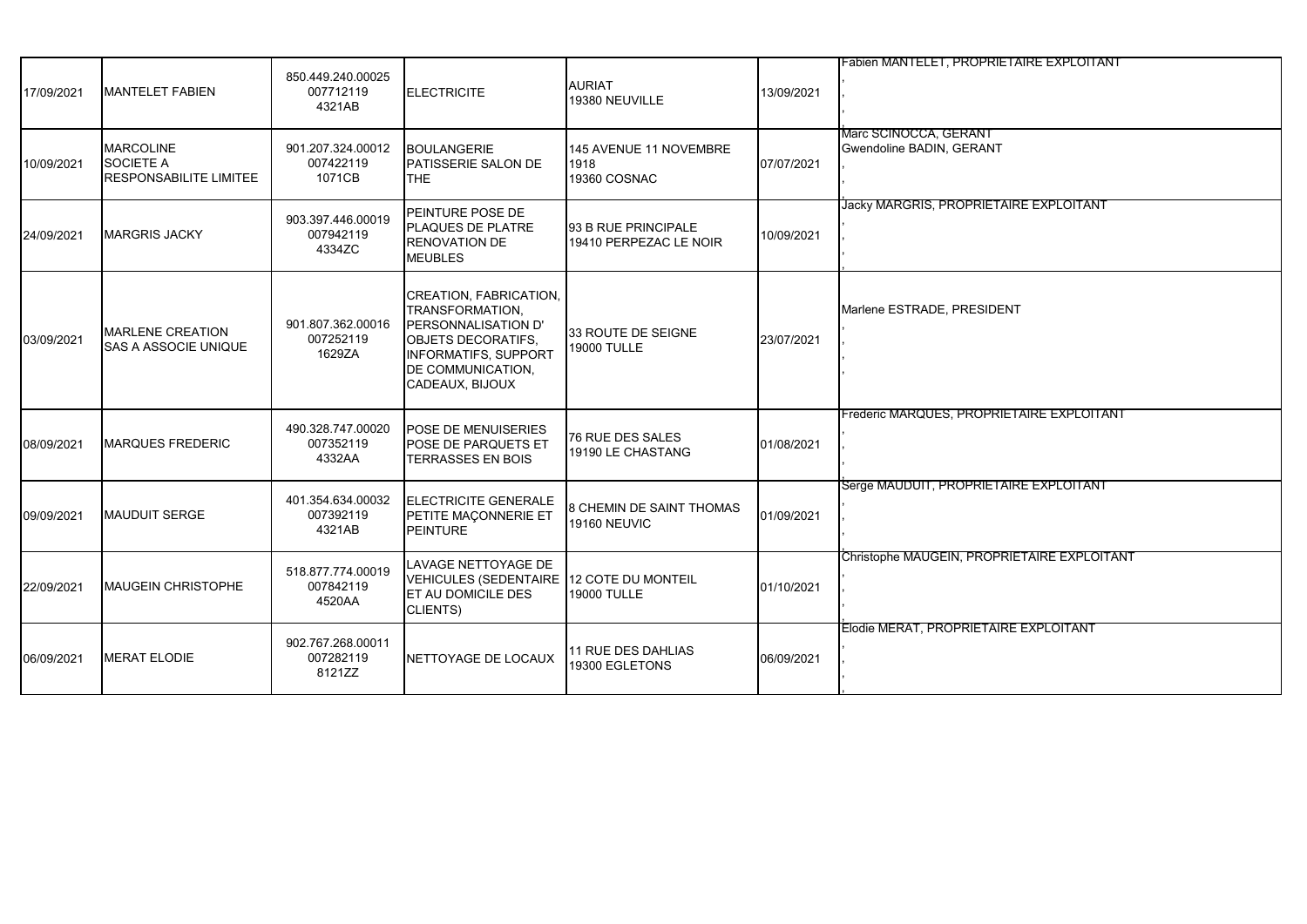| 30/09/2021 | MMTSI LIGHTING<br>SAS A ASSOCIE UNIQUE | 850.692.518.00036<br>008072119<br>4321AB | <b>RENOVATION</b><br><b>COMPRENANT LES</b><br><b>ACTIVITES SUIVANTES:</b><br><b>ELECTRICITE PLOMBERIE</b><br><b>CHAUFFAGE PEINTURE</b><br>PLATRERIE ISOLATION<br><b>INTERIEURE POSE DE</b><br>REVETEMENTS DE SOL<br>MENUISERIE INTERIEURE<br><b>EXTERIEURE PETITE</b><br><b>MACONNERIE</b><br>PRESTATION DE<br><b>SERVICES MOYENS</b><br><b>OEUVRES DU BATIMENT</b><br>AMENAGEMENT CUISINE<br>ET SALLE DE BAIN<br><b>TOUTES ACTIVITES</b><br><b>CONNEXES OU</b><br><b>COMPLEMENTAIRES A</b><br><b>SON ACTIVITE</b><br>PRINCIPALE REALISEES<br>EN FAISANT APPEL A DES<br><b>ENTREPRISES DE SOUS</b><br><b>TRAITANCE ACHAT VENTE</b><br>POSE DE LUMINAIRES<br>AMPOULES ACCESSOIRES | 9 AVENUE EDMOND MICHELET<br>19100 BRIVE-LA-GAILLARDE | 01/08/2021 | Thierry SIROKOS, PRESIDENT                |
|------------|----------------------------------------|------------------------------------------|----------------------------------------------------------------------------------------------------------------------------------------------------------------------------------------------------------------------------------------------------------------------------------------------------------------------------------------------------------------------------------------------------------------------------------------------------------------------------------------------------------------------------------------------------------------------------------------------------------------------------------------------------------------------------------|------------------------------------------------------|------------|-------------------------------------------|
| 06/09/2021 | <b>MOUTTE LILIANE</b>                  | 902.771.013.00015<br>007312119<br>1392ZC | <b>FABRICATION DE</b><br><b>CREATIONS DIVERSES EN</b><br>COUTURE, CROCHET ET<br>TRICOT (VENTE A<br><b>DISTANCE ET A TITRE</b><br>AMBULANT)                                                                                                                                                                                                                                                                                                                                                                                                                                                                                                                                       | <b>6 ROUTE DE LASCHAMPS</b><br>19510 MASSERET        | 01/09/2021 | Liliane MOUTTE, PROPRIETAIRE EXPLOITANT   |
| 23/09/2021 | <b>MOYA LORENA</b>                     | 903.339.117.00017<br>007892119<br>8121ZZ | <b>NETTOYAGE</b>                                                                                                                                                                                                                                                                                                                                                                                                                                                                                                                                                                                                                                                                 | 55 AVENUE JEAN JAURES<br>19100 BRIVE-LA-GAILLARDE    | 16/09/2021 | Lorena MOYA, PROPRIETAIRE EXPLOITANT      |
| 20/09/2021 | NASSEF AICHA                           | 539.394.676.00024<br>007772119<br>8121ZZ | <b>INETTOYAGE DE LOCAUX</b>                                                                                                                                                                                                                                                                                                                                                                                                                                                                                                                                                                                                                                                      | 21 RUE PIERRE SOIGNET<br>19100 BRIVE LA GAILLARDE    | 01/09/2021 | Aicha NASSEF, PROPRIETAIRE EXPLOITANT     |
| 13/09/2021 | PESTRE VALENTINA                       | 903.006.948.00017<br>007532119<br>8121ZZ | <b>ENTRETIEN DE LA MAISON</b><br><b>ET TRAVAUX MENAGERS,</b><br>NETTOYAGE ET<br><b>REPASSAGE</b>                                                                                                                                                                                                                                                                                                                                                                                                                                                                                                                                                                                 | 32 RUE DE BON ABRI<br>19360 MALEMORT                 | 15/09/2021 | Valentina PESTRE, PROPRIETAIRE EXPLOITANT |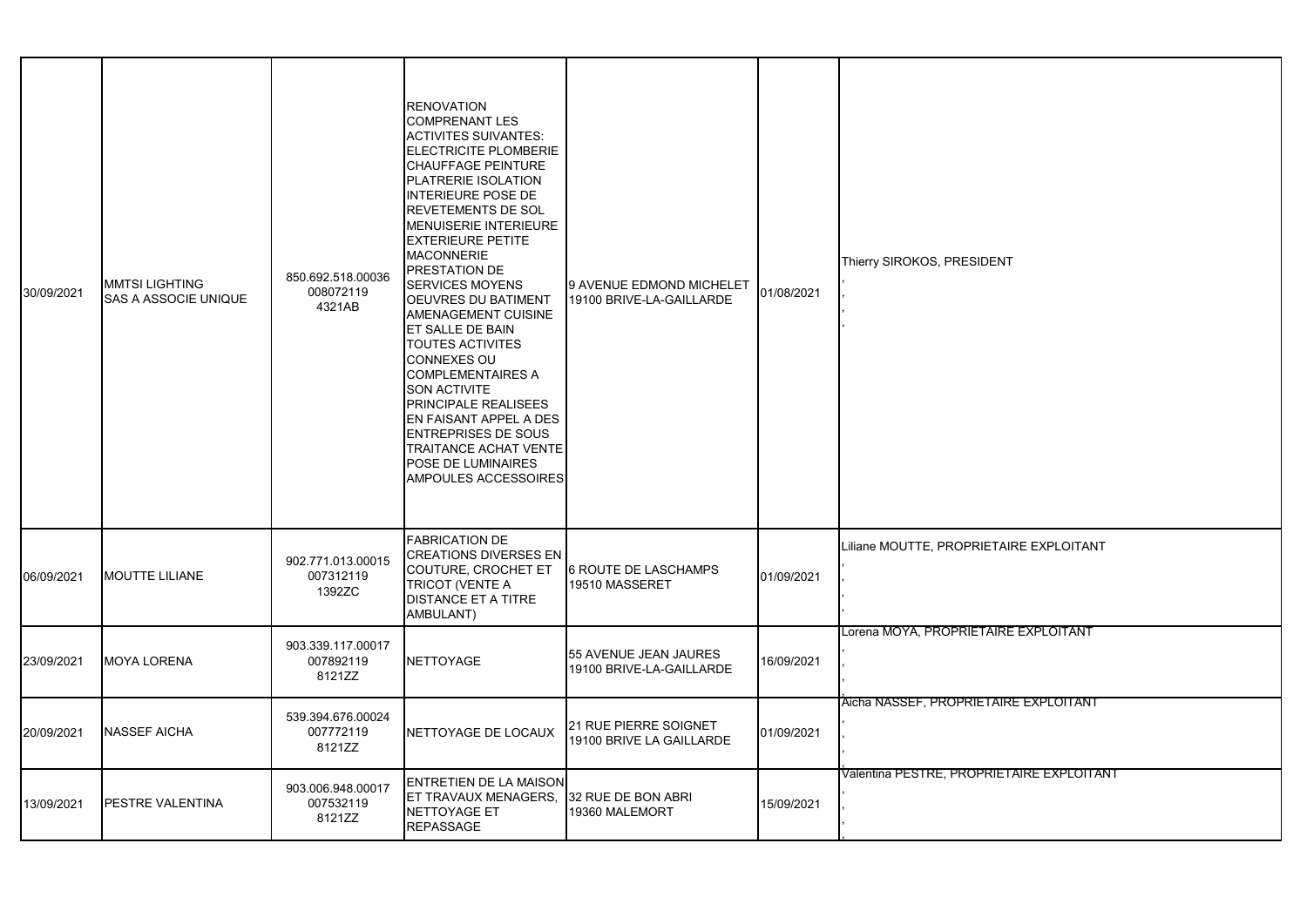| 13/09/2021 | PETIT DOMINIQUE                                                          | 902.969.484.00010<br>007522119<br>8121ZZ | ENTRETIEN DE LA MAISON<br>ET TRAVAUX MENAGERS,<br><b>TRAVAUX DE PETIT</b><br><b>BRICOLAGE</b>                                       | LA COTE<br>19240 ALLASSAC                                      | 15/09/2021 | Dominique PETIT, PROPRIETAIRE EXPLOITANT       |
|------------|--------------------------------------------------------------------------|------------------------------------------|-------------------------------------------------------------------------------------------------------------------------------------|----------------------------------------------------------------|------------|------------------------------------------------|
| 14/09/2021 | PETIT LAETITIA                                                           | 519.593.826.00026<br>007582119<br>9609ZP | PETSITTERS, CREATION<br><b>ET FABICATION</b><br><b>D'ACCESSOIRES</b><br><b>ANIMALIERS</b>                                           | <b>115 ROUTE DE SECHEPIERRE</b><br>LD LESTRADE<br>19360 COSNAC | 01/08/2021 | Laetitia PETIT, PROPRIETAIRE EXPLOITANT        |
| 17/09/2021 | <b>PIGNOT REVALORISATION</b><br>SOCIETE PAR ACTIONS<br><b>SIMPLIFIEE</b> | 800.986.721.00010<br>007742119<br>3832ZB | <b>RECUPERATION</b><br><b>TRAITEMENT</b><br><b>REVALORISATION DE</b><br>DECHETS ET MATERIAUX                                        | CHEMIN DE LA GALIVE<br>19600 SAINT PANTALEON DE<br>LARCHE      | 20/04/2021 | Jerome PIGNOT, PRESIDENT                       |
| 27/09/2021 | <b>IPIMENTA CHRISTOPHE</b>                                               | 539.900.837.00011<br>008012119<br>4334ZC | PLATRERIE PEINTURE                                                                                                                  | 9 RUE PERE POPIEZLUSKO<br>19100 BRIVE LA GAILLARDE             | 01/10/2021 | Christophe PIMENTA, PROPRIETAIRE EXPLOITANT    |
| 01/09/2021 | <b>PINAUD JULIEN</b>                                                     | 838.493.427.00028<br>007212119<br>4399CZ | POSE DE CUISINES (SANS<br>BRANCHEMENT EAU OU<br>ELECTRICITE) ET<br>DRESSINGS MONTAGE DE VERGNES<br><b>MEUBLES</b>                   | 47 IMPASSE DE LA JUGIE<br>19330 SAINT GERMAIN LES              | 16/08/2021 | Julien PINAUD, PROPRIETAIRE EXPLOITANT         |
| 13/09/2021 | <b>PLANTADE EDDIE</b>                                                    | 790.967.913.00027<br>007552119<br>4322AZ | PLOMBERIE SANITAIRE<br><b>CHAUFFAGE RAMONAGE</b>                                                                                    | 10 RUE DE LA SOUVIGNE<br>19150 LAGARDE MARC LA<br><b>TOUR</b>  | 26/08/2021 | Eddie PLANTADE, PROPRIETAIRE EXPLOITANT        |
| 09/09/2021 | <b>PRESTAVOINE MARIUS</b>                                                | 791.455.132.00039<br>007402119<br>4334ZC | TRAVAUX DE PEINTURE,<br>POSE DE REVETEMENTS<br>DE SOLS ET DE MURS.<br>POSE DE PLAQUES DE<br>PLATRES, MACONNERIE<br><b>PAYSAGERE</b> | 146 RUE PLANTE<br>19110 BORT LES ORGUES                        | 01/09/2021 | Marius PRESTAVOINE, PROPRIETAIRE EXPLOITANT    |
| 13/09/2021 | <b>REBELO ALEXANDRE</b>                                                  | 903.021.616.00011<br>007482119<br>4520AA | <b>MECANIQUE AUTOMOBILE</b>                                                                                                         | 1 PLACE DE LA FONTAINE<br>19330<br>SAINTGERMAINLESVERGNES      | 01/09/2021 | Alexandre REBELO, PROPRIETAIRE EXPLOITANT      |
| 07/09/2021 | <b>REVES DE NATURE</b><br>SOCIETE A<br><b>RESPONSABILITE LIMITEE</b>     | 901.504.357.00012<br>007332119<br>4776ZP | <b>FLEURISTERIE</b><br><b>FABRICATION ET VENTES</b><br><b>D OBJETS DE</b><br>DÉCORATION ET D<br><b>ARTISANAT</b>                    | 3 AVENUE WINSTON<br><b>CHURCHILL</b><br><b>19000 TULLE</b>     | 19/07/2021 | Camille DENIS, GERANT<br>Aurelie SALDO, GERANT |
| 13/09/2021 | <b>RONXIN MATHILDE</b>                                                   | 902.681.436.00017<br>007572119<br>9602BB | <b>PROTHESIE</b><br>ONGULAIRE(SANS SOINS<br>DES PIEDS ET DES MAINS)<br><b>ACHAT VENTE DE BIJOUX</b><br><b>FANTAISIES</b>            | 18 RUE DU 8 MAI<br>19150 ESPAGNAC                              | 01/09/2021 | Mathilde RONXIN, PROPRIETAIRE EXPLOITANT       |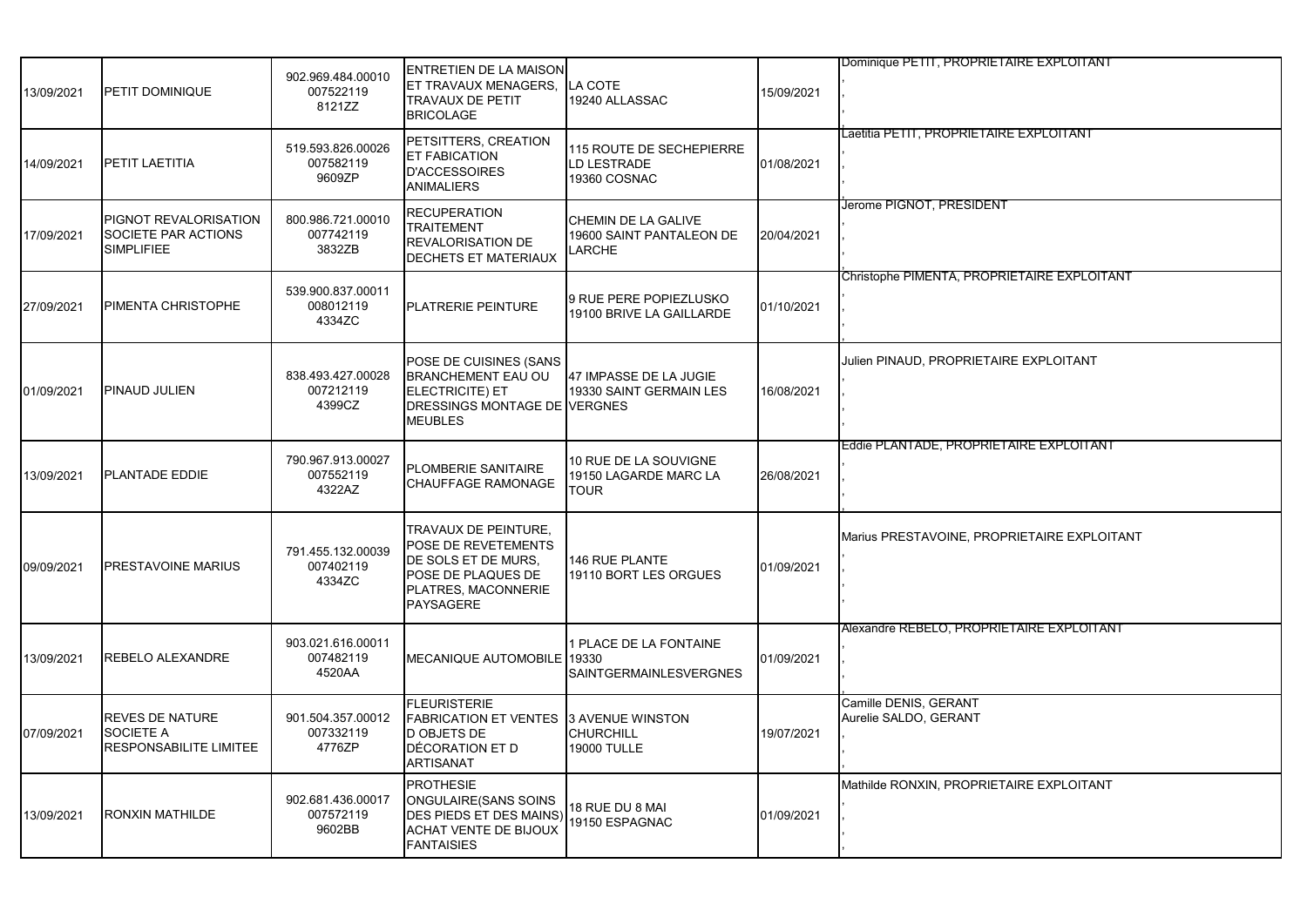| 29/09/2021 | <b>SARL LA FERME D'OBJAT</b><br><b>SOCIETE A</b><br><b>RESPONSABILITE LIMITEE</b>      | 903.508.646.00010<br>008052119<br>4729ZP | FROMAGERIE, CREMERIE,<br><b>PLATS CUISINES A</b><br>EMPORTER (SEDENTAIRE 19130 OBJAT<br>ET AMBULANT)                                                                                                                             | 3 PLACE DU 11 NOVEMBRE                                    | 01/09/2021 | Florence GUELF, GERANT<br>Claude GUELF, GERANT                                           |
|------------|----------------------------------------------------------------------------------------|------------------------------------------|----------------------------------------------------------------------------------------------------------------------------------------------------------------------------------------------------------------------------------|-----------------------------------------------------------|------------|------------------------------------------------------------------------------------------|
| 28/09/2021 | <b>SAS CAFE VENTADOUR</b><br>SOCIETE PAR ACTIONS<br><b>SIMPLIFIEE</b>                  | 894.292.663.00016<br>008042119<br>5610AP | <b>RESTAURATION SUR</b><br>PLACE ET A EMPORTER,<br><b>ROTISSERIE</b>                                                                                                                                                             | 14 RUE DU 4 SEPTEMBRE<br>19200 USSEL                      | 26/04/2021 | Nicolas GAUME, PRESIDENT<br>Pierre Joseph LIMOUJOUX, DIRECTEUR GENERAL                   |
| 21/09/2021 | <b>SAS YANOAH</b><br>SOCIETE PAR ACTIONS<br><b>SIMPLIFIEE</b>                          | 902.168.988.00019<br>007802119<br>5610CQ | LA RESTAURATION<br><b>RAPIDE SUR PLACE OU A</b><br><b>EMPORTER PIZZAS</b><br><b>SALADES VENTE A</b><br><b>EMPORTER</b>                                                                                                           | 39 AVENUE DES GENERAUX<br><b>MARBOT</b><br>19120 ALTILLAC | 24/07/2021 | Patrick GAROT. PRESIDENT                                                                 |
| 09/09/2021 | <b>SCIERIE PARSEJOUX ET</b><br><b>FILS</b><br>SOCIETE PAR ACTIONS<br><b>SIMPLIFIEE</b> | 902.731.918.00014<br>007382119<br>1610AQ | <b>SCIAGE RABOTAGE</b><br><b>LAMES DE PARQUETS</b><br><b>CHARPENTE</b>                                                                                                                                                           | LE RIVALEIX<br>19140 SAINT YBARD                          | 08/09/2021 | Olivier PARSEJOUX, PRESIDENT                                                             |
| 17/09/2021 | <b>SENELONGE AURELIEN</b><br><b>PIERRE</b>                                             | 903.144.434.00011<br>007722119<br>4391AZ | <b>CHARPENTE</b><br><b>RENOVATIONS</b><br><b>AMENAGEMENTS</b><br>INTERIEURS EXTERIEURS 594 AVENUE DE LA GARE<br><b>TERRASSES OSSATURE</b><br><b>BOIS INTERVENTIONS</b><br><b>MENUISERIES MEUBLES</b><br><b>BARDAGE ISOLATION</b> | 19110 BORT-LES-ORGUES                                     | 14/09/2021 | Aurelien Pierre SENELONGE, PROPRIETAIRE EXPLOITANT                                       |
| 14/09/2021 | <b>SIGNARBIEUX LUCAS</b>                                                               | 903.003.598.00013<br>007592119<br>1813ZA | <b>IMPRESSION 3 D</b><br><b>FABRICATIONS DE</b><br><b>SAVONS BOUGIES PORTE</b><br><b>CLES DECORATION EN</b><br><b>RESINE MOULEE</b>                                                                                              | 10 BOIS LES BARRES<br>19700 SAINT CLEMENT                 | 13/09/2021 | Lucas SIGNARBIEUX, PROPRIETAIRE EXPLOITANT<br>Roxane SIGNARBIEUX, CONJOINT COLLABORATEUR |
| 15/09/2021 | <b>TAHOURI HOUCINE</b>                                                                 | 903.062.818.00013<br>007612119<br>4334ZC | <b>PEINTURE POSE DE</b><br><b>REVETEMENTS DE SOLS</b><br>PLATRERIE D' INTERIEUR                                                                                                                                                  | 67 RUE COURTELINE<br>19100 BRIVE LA GAILLARDE             | 10/09/2021 | Houcine TAHOURI, PROPRIETAIRE EXPLOITANT                                                 |
| 15/09/2021 | <b>TAVARES LEONORE</b>                                                                 | 903.073.617.00016<br>007632119<br>3213ZZ | <b>FABRICATION DE BIJOUX</b><br><b>FANTAISIES</b>                                                                                                                                                                                | 15 RUE JEAN LABRUNIE<br>19100 BRIVE-LA-GAILLARDE          | 01/09/2021 |                                                                                          |
| 13/09/2021 | TEIXEIRA MENDES JOHANA                                                                 | 903.025.336.00012<br>007542119<br>9602BB | <b>ESTHETIQUE A DOMICILE</b>                                                                                                                                                                                                     | <b>LACOMBE</b><br>19270 USSAC                             | 10/09/2021 | Johana TEIXEIRA MENDES, PROPRIETAIRE EXPLOITANT                                          |
| 23/09/2021 | TRIA COQUELOU MATISSE                                                                  | 903.371.102.00018<br>007882119<br>4520BA | NETTOYAGE AUTOMOBILE                                                                                                                                                                                                             | 42 AVENUE DE LA BESSE<br>19270 SAINTEFEREOLE              | 01/10/2021 | Matisse TRIA COQUELOU, PROPRIETAIRE EXPLOITANT                                           |